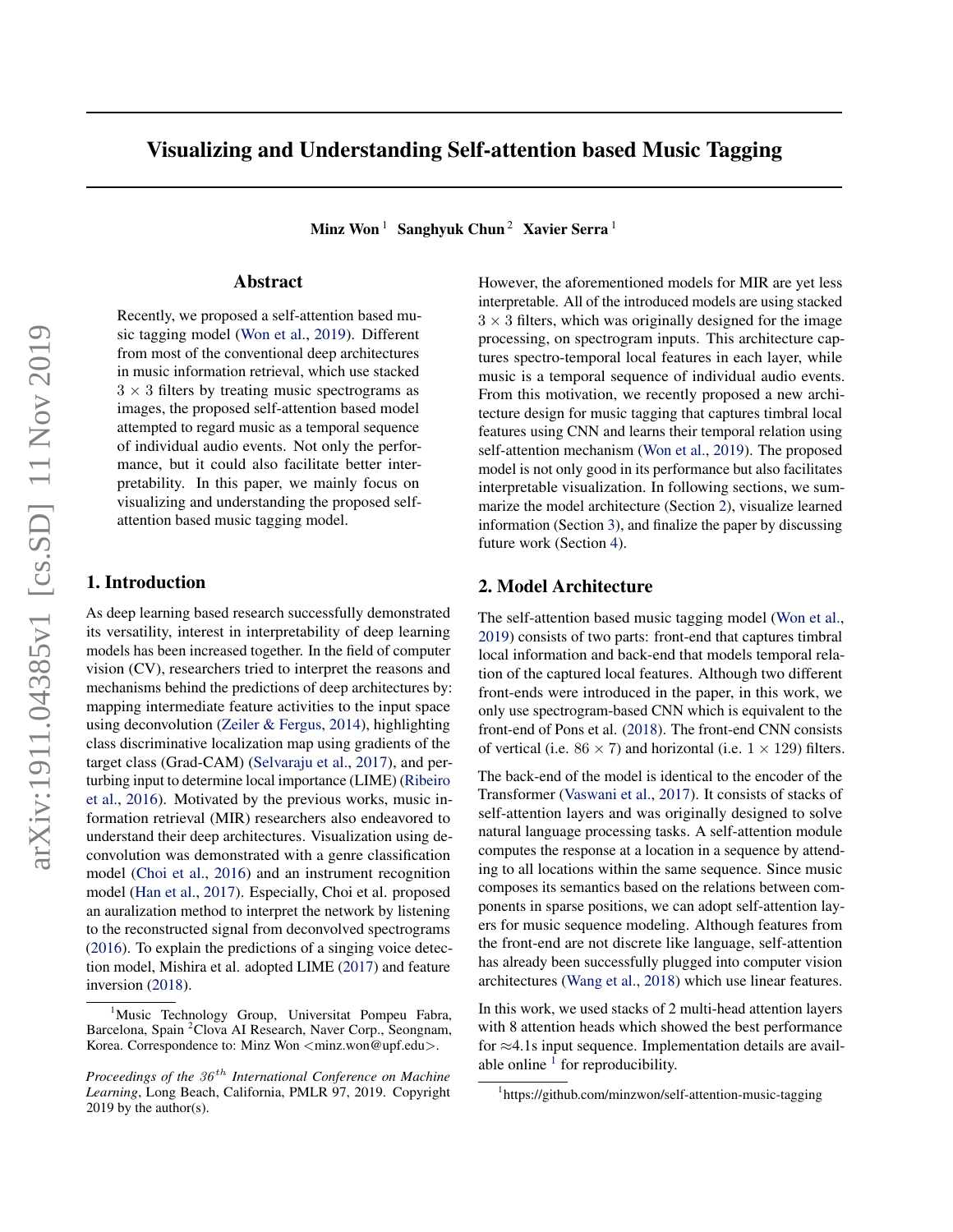<span id="page-1-0"></span>



# 3. Visualization

Attention Heat Map. To understand the behavior of the model, it is important to know which part of the audio the machine pays more attention to. To this end, we summed up attention scores from each attention head and visualized them. Figure 1 shows log mel-spectrograms and their attention heat maps. For simplification, we only visualized the attention heat map of the last attention layer. The model tends to pay more attention to more informative parts for music tagging. However, as shown in Figure 1d and 1f, attention heat maps always highlight parts with more energy although they were tagged as *no vocal* and *quiet*, respectively. Also, it is difficult to interpret the reason of tagging if the tags are related to longer-term information (Figure 1e and 1f). Attention heat maps can pinpoint where the machine pays attention, but they cannot provide reasons for the classification or tagging.

Tag-wise Contribution Heat Map. To emphasize which part of the audio is more relevant to each tag, we visualized tag-wise contribution heat maps (Figure 2). We manually changed the attention score of the last attention layer. For each time step, we manipulated the attention score as 1 and set scores of other parts as 0 so that we can see the contribution of each time bin to each tag. This tag-wise contribution heat map is inspired by the manual attention weight adjustment proposed by Lee et al. [\(2017\)](#page-2-0). To compare the different contribution of different audio, we concatenated two spectrograms and fed them through the network. For

Figure 2. Tag-wise contribution heat maps.

example, Figure 2a shows a concatenated spectrogram of *female* and *male* voice. The first row heat map highlights contribution to the *female* tag and the second row indicates contribution to the *male* tag. We repeated this for instruments (2a, 2b, 2c, 2d), genres (2e, 2f), and moods/themes (2g, 2h). Different from the attention heat map, the tag-wise contribution heat map can facilitate better interpretation of the classification since it visualizes contribution to each tag. By comparing Figure 1d and 2b, we could figure out that the model pays more attention to parts with more energy but the contribution to *no vocal* tag is different from the attention heat map. Interestingly, the second half of the spectrogram in Figure 2h has a temporary silence and the contribution heat map for *quiet* shows an according short activation.

# 4. Future Work

We demonstrated the interpretability of our proposed model with a use case of music tagging. Since the architecture design is not task-specific, it can be applied to solve general MIR problems. However, the front-end of the proposed model is yet less interpretable. We could highlight relevant parts of audio for each tag, but still don't know which frequency band or timbral information is important for each tag. By adopting gradient-based visualization methods in the front-end, one can expect better interpretability.